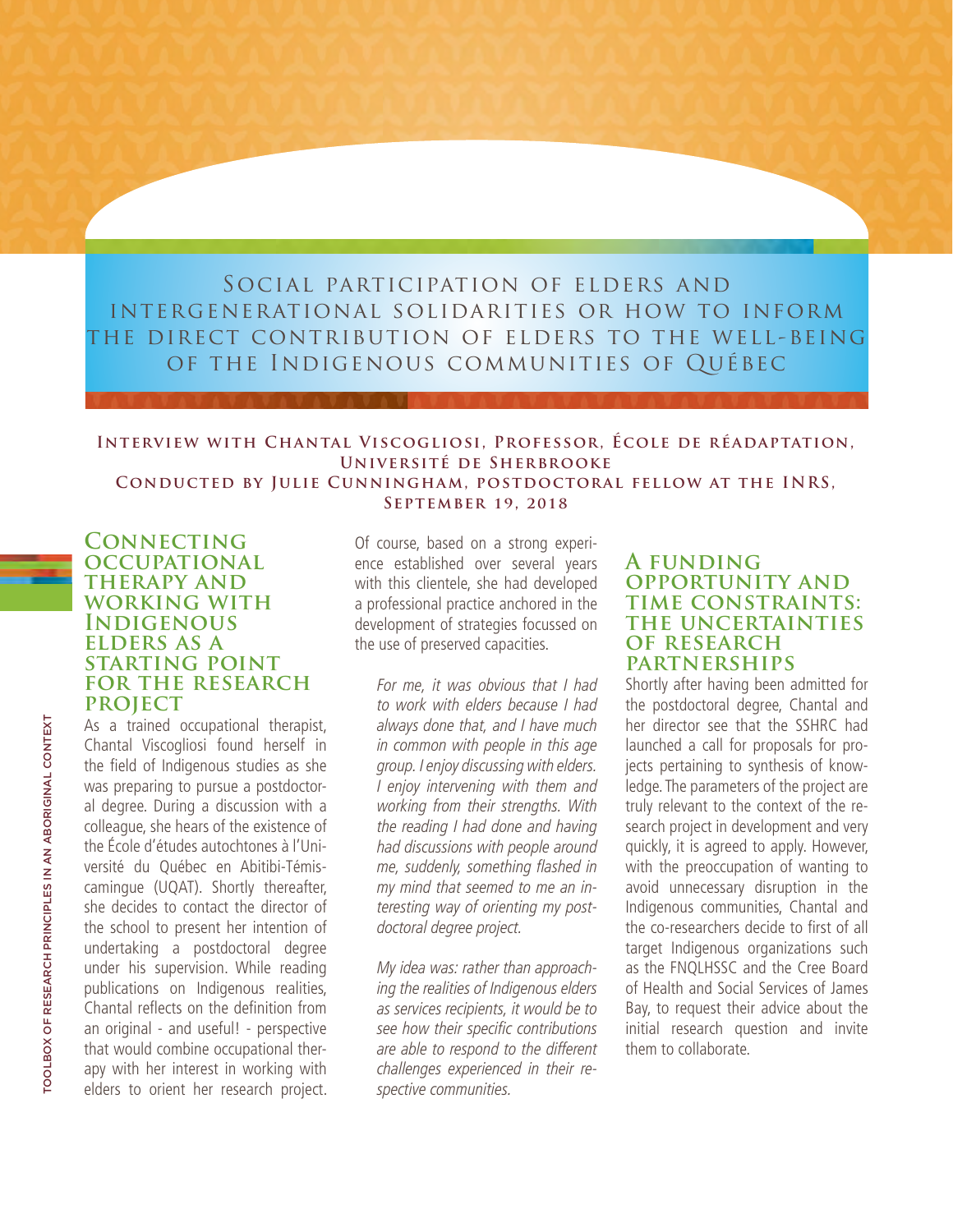I had written a paragraph that I forwarded to potential partners. The objective was to determine with them if the project corresponded to their priorities or if they would like to articulate the question differently. The comments received after my contacting them proposed relatively minor changes. The original idea therefore somewhat remained the same. People found it interesting to use the strengths of the elders as a foundation. Therefore, they agreed to collaborate with us.

As a second step, the idea was to begin consultation procedures with a diversity of Indigenous communities, that is, without the time constraint due to the deadline imposed by the SSHRC and ideally after having obtained the confirmation of funding acquisition.

A few weeks later, Chantal receives confirmation that the application was accepted. A new round of discussions begins with new Indigenous representative authorities; the Conseil de la nation huronne-wendat (Wendake), the Conseil des Abénakis d'Odanak, the Mohawk Council of Kanesatake, the Conseil des Atikamekw de Manawan, the Conseil de bande de Uashat mak Mani-Utenam, the Cree Nation of Chisasibi, the Conseil de la Première Nation Abitibiwinni de Pikogan, and the Inuit village of Kuujjuaq were all contacted and invited to collaborate. The paragraph previously summarizing the objectives of the project is then forwarded to them while specifying that the research question could be refined and

revised to better harmonize with the realities of each community. In general, Chantal's invitation was transferred to those in charge of issues pertaining to elders, and whom she would contact afterwards to discuss the project verbally more fully, discuss the research question proposed on the contribution of Indigenous elders to well-being, discuss the partnership considered for the synthesis of knowledge, and answer their questions. Chantal proposed to the participating communities a methodology honouring Indigenous sources and oral tradition. In fact, she proposed the inclusion of written, audio, and video documents suggested by the elders of the different Indigenous nations in Québec. Furthermore, because oral tradition is especially important among First Nations peoples, the intention of collaborating with the communities provided the elders with the opportunity to share experiences that are not necessarily included in the written, audio, and video documents.

In all participating communities, this proposal was enthusiastically welcomed by the elders, who were very generous at the perspective of sharing their knowledge of existing resources describing the contribution of Indigenous elders to well-being, as well as narrate experiences they had heard on the same topic.

After discussing with the elder representatives in each community about her desire to offer as a gift, a summary of the Indigenous elders' contribution to well-being according to scientific literature as well as the secondary analysis of the data from the Aboriginal Peoples Survey (APS, 2012), as an introduction to the thematic coffee meetings and due to the interest generated by this proposal, Chantal begins these research and analyses. With the APS (2012) data, she analyses the relations between variables for population well-being and spending time with an elder or while benefitting from the support of an elder.

When interlocutors confirmed their interest in participating in the project, a date was set for Chantal's arrival. During her visit, Chantal was to facilitate the coffee meetings and set up individual meetings, depending on preferences in each community.

Some places considered the coffee meeting formula more interesting for sharing and mentioned that group discussions are stimulating and allow for new ideas to come forth. In other communities, after the coffee meetings, some participants wished to continue individually to further develop certain aspects of the elders' contributions. I adapted to the preference of each community.

Overall, initial contact and subsequent discussions took place between December 2016 and August 2017. The summer period was intensive since the final report was to be submitted September 11, 2017. This was quite a feat which, in hindsight, leaves the researcher happy with the work accomplished,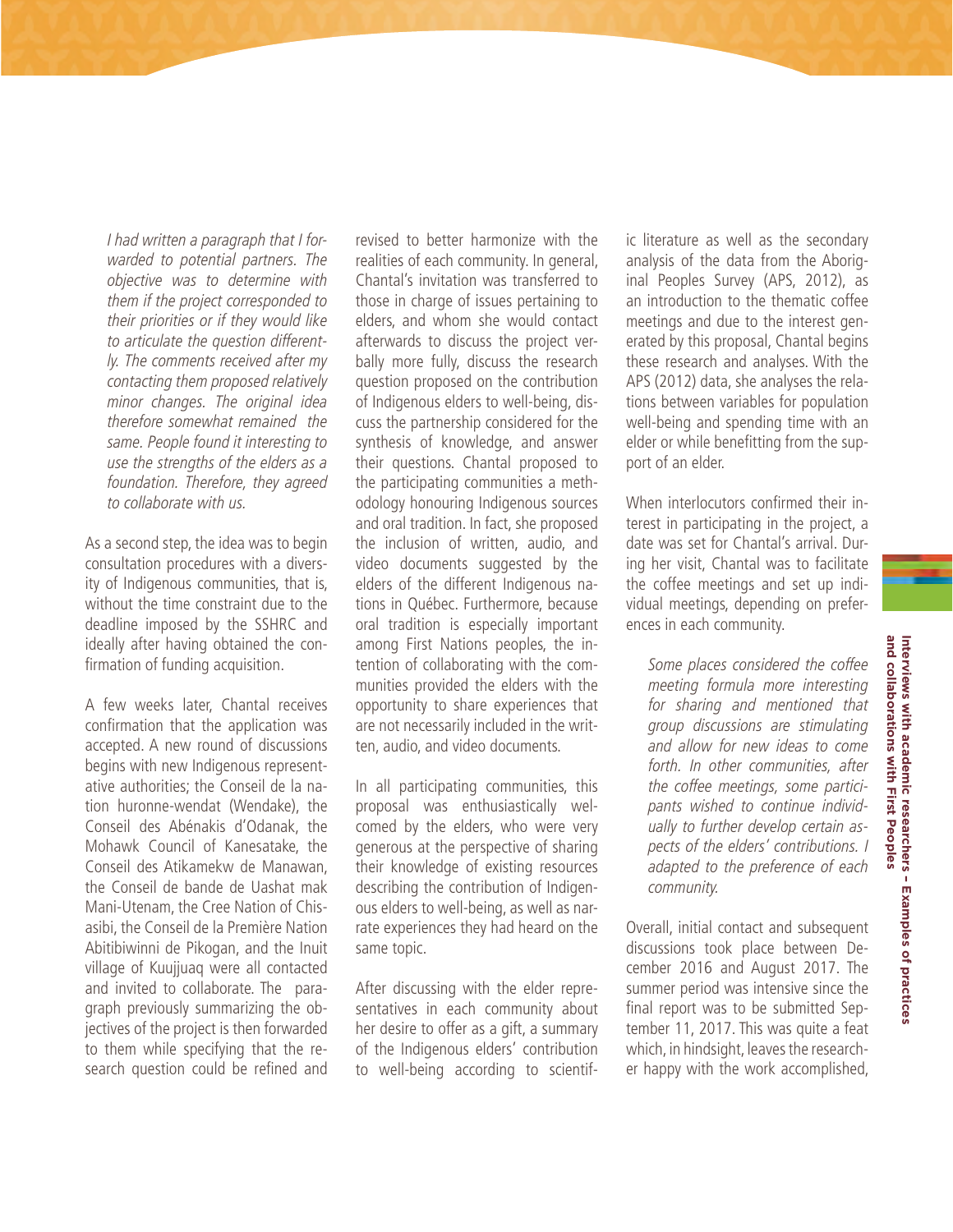but wishing the pace for the work had been less intensive to allow for meetings within the communities for which the procedure for the establishment for partnerships requires more time.

It was necessary to work extremely quickly to respect the requirements of the funding. I really did all I could, considering the circumstances, to avoid putting pressure on the communities. But despite this, I would have preferred to have more time to solicit retroaction, integrate more perspectives...



Source: CBHSSJB, 2018.

#### **Coffee meetings: a fertile ground for the circulation of ideas**

As agreed with the communities, the coffee meetings organized in each community, except for Pikogan and Kuujjuaq, were an opportunity for Chantal to explain her procedure and the objectives of the research, and to solicit from the participants a sharing of knowledge and experiences. After sharing the summary of what was found in scientific literature on the contribution of Indigenous elders to well-being, in turn, the elders shared knowledge and experiences, and proposed written, video, or audio Indigenous sources discussing the contributions of elders to well-being in their communities. The information that emerged from this co-development with the elders was included in the synthesis of knowledge produced subsequently. The elders were also encouraged to share their knowledge about projects pertaining to aspects of elder participation in the community which, this time, had not yet been documented to date.

Seeing the elders' desire that these experiences undocumented in writing be included in the synthesis of knowledge, in respect of oral tradition, I included them, obviously without the claim that the synthesis is exhaustive in this area. When I came back home, I relaunched the search in the search engines to see if there was any documentation on the subject. And in some cases, my search was fruitful!

Those people who participated in the coffee meetings were elders for the majority, but there were also a few political representatives and youth in certain cases.

Through this co-development, I wished to collect a diversity of viewpoints. The small poster announcing the coffee meetings specified that everyone was welcome, but in the end, the elders were the ones who felt concerned the most. They wanted to have their strengths documented. But they also expressed the concern that I come back and for the research to be useful. Yes, this was a very important concern and I have never forgotten it. Upon completion of the synthesis of knowledge, I sent an invitation out to everyone to go back and share the results and consider avenues for action. This is how, during a coffee meeting on the sharing of the results, the idea of the creation of a toolkit on the contribution of Indigenous elders to well-being was proposed by an elder. The elders proposed the production of audio and written versions in French and in English, a Cree version and a drawn version. The latter could subsequently be used for intergenerational activities with children.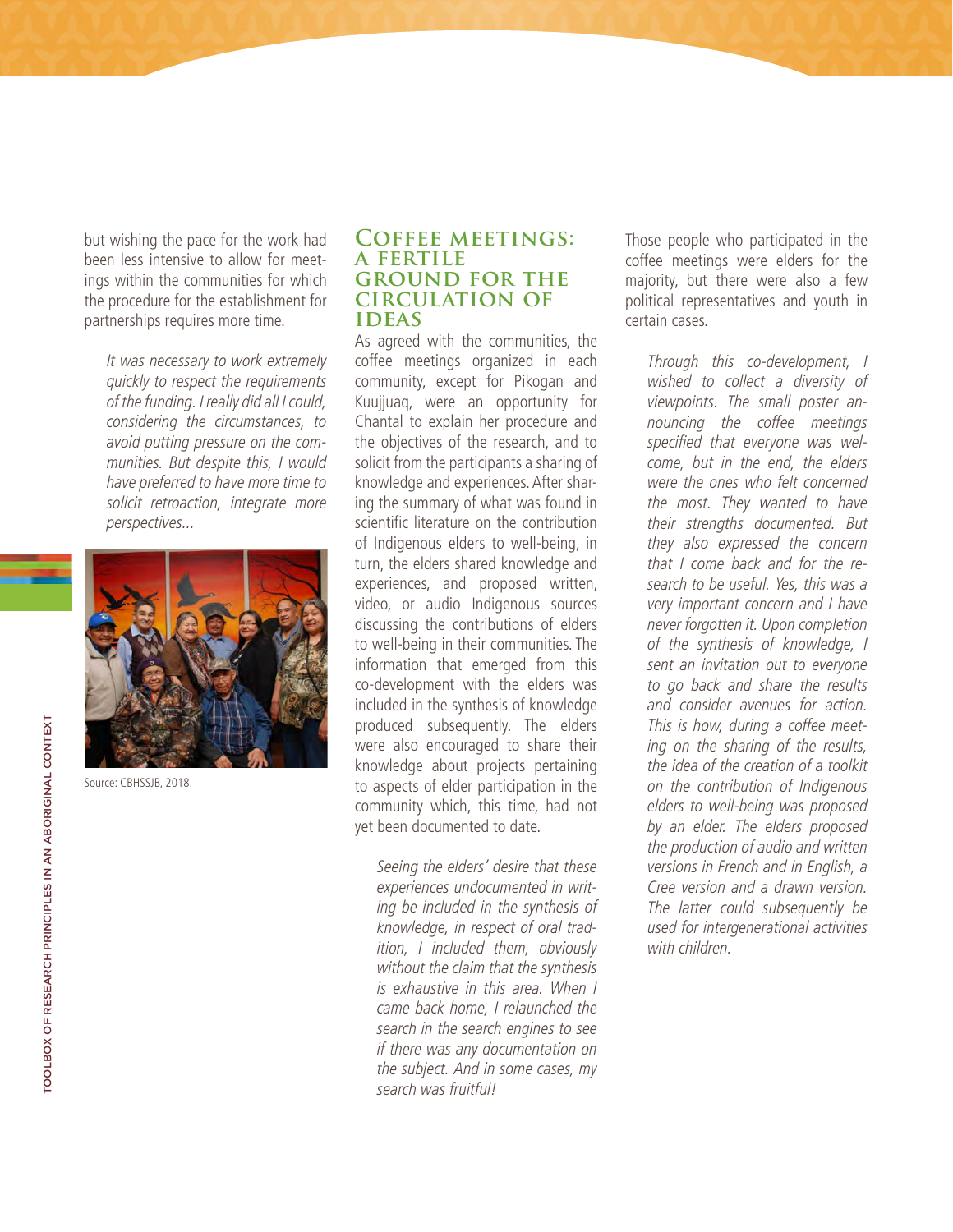

Cree elders of Chisasibi during a cultural day where they share their know-how. Source: CBHSSJB, 2018.

# **Treatment and analysis OF DATA: AN epistemological issue**

To proceed with the codification of the different types of actions by elders and the benefits generated by these actions, the team's researchers, including an Indigenous researcher, were inspired by the categories of the WHO's International Classification of Functioning, Disability and Health (2001). Very quickly, the team agreed to modify some categories that were insufficient to describe the contributions of the Indigenous elders.

Hunting, for example, is considered a leisure activity according to this classification. But for Indigenous elders, hunting is not a leisure activity! Hunting is grounded in a relationship to a very specific territory according to their worldview... It is therefore insulting for most of them to be told that the hunting they practice corresponds to a "leisure activity"... It is the same thing with traditional crafts activities. It was therefore necessary to modify and enhance categorization to account for these cultural differences as to the meaning of certain practices within the Indigenous context. Would it be necessary to develop a completely new one entirely based

on an array of Indigenous perspectives? Probably. This constitutes a limit to our research, and we are truly clear on that subject.

Other discussions also touched on the way history is treated, whether oral or in the documentation produced by Indigenous organizations in the synthesis of knowledge. Substantially, where in selected scientific literature the actions are documented apart from the benefits, in the Indigenous sources, the benefits were not often explicitly mentioned. These discussions allowed for the enhancement of the synthesis of knowledge by the promotion of Indigenous knowledge.

During the coffee meetings, the elders mentioned that, in the Indigenous worldview, the learning process, the experience related to the action, is at least as important as the results, if not more. Therefore, rather than prioritizing respect for a scientific methodology, we respected this epistemology. We therefore included the documentation though it did not comply with the predetermined inclusion criteria, that is, explicitly mention the benefits. Thus, contrary to scientific literature, for Indigenous sources, we have included the literature mentioning actions of elders without necessarily always explicitly describing their benefits if they weren't reported by the elders.

The co-development of the synthesis of knowledge was achieved thanks to the contributions of multiple partners, including communities of eight different Indigenous nations (Anicinapek, Atikamekw, Abenakis, Huron-Wendat, Mohawk, Cree, Innu, Inuit). Other organizations also contributed to the development of the synthesis of knowledge, including the First Nations of Québec and Labrador Health and Social Services Commission (FNQLHSSC), the Val-d'Or and Sept-Iles Native Friendship Centres, the International Network on the Disability Creation Process (INDCP), the Canadian Medical Association, the Cree Board of Health and Social Services of James Bay, the Coalition pour le maintien à domicile, the Fédération des centres d'action bénévole du Québec, the Community Health Representatiave at the Temiskaming First Nation Centre, the Réseau de recherche et de connaissances relatives aux peuples autochtones (DIALOG), the Institut du vieillissement et de la participation sociale.

# **The toolkit and its diverse versions: knowledge mobilization tools requested by the community**

Following a first year of meetings and discussions, the second phase of the project consisted of the production of various tools for the mobilization of knowledge, in keeping with the requests expressed by the communities. Two scientific articles and three articles in mainstream newspapers were written, one participation in Chisasibi's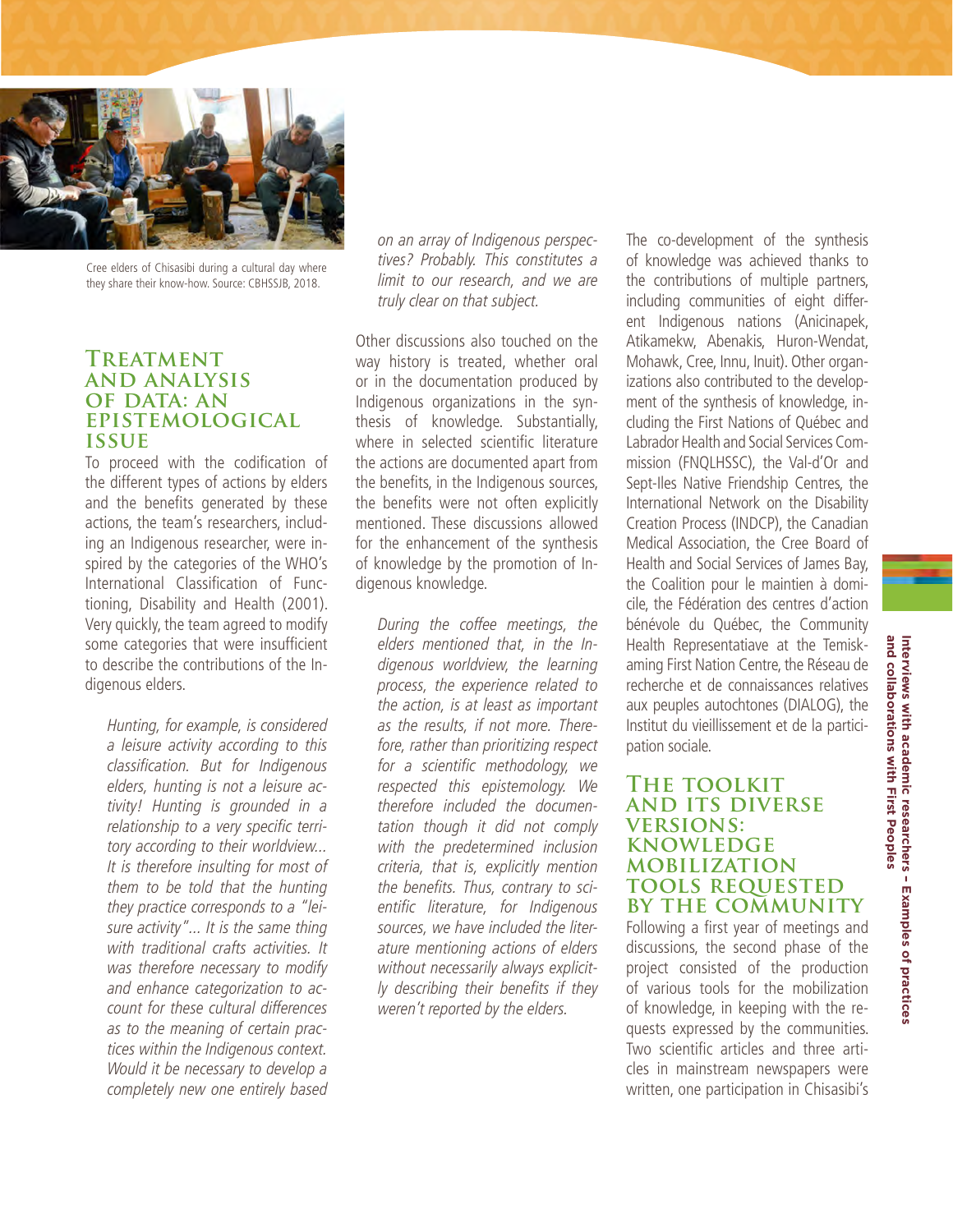community radio took place, as well as many presentations inviting elders who had participated in the project, including one at the UQAT in September 2018.

Furthermore, with financial assistance from the DIALOG Network, an elder's suggestion for the development of a toolkit was implemented. This toolkit provides examples of elders' contributions to the well-being of their community.

The toolkit is a sort of repertoire of actions undertaken by elders and the ensuing benefits of these actions according to five categories. The first category, the transmission of knowledge, refers to actions where the elders are authors, conference speakers, or go into classrooms to share stories, teachings pertaining to culture, language, knowledge. The second category concerns contributions regarding interpersonal relationships. For example, this could be counseling for couples in difficulty or for children's education, conflict resolution, etc. The volunteer category is quite vast and concerns any non remunerated activities in which elders are involved. The work category is also quite vast. For example, it could be work done at the request of the Minister of Education to orient school textbooks or programs, so they converge with the values of the communities. Finally, the community life category concerns all the contributions at this level: there are actions such as the organizations of cultural days or events, or social mobilization for the protection of the forest, water, or land, for example.



### **Homepage for the toolkit: [www.](http://www.boaa-iet.org) [boaa-iet.org](http://www.boaa-iet.org)**

On the website, reference cards presenting highlights may be consulted: which community is involved, what the main action is, what benefits result from these actions, as well as bibliographical references that discuss such contributions. Although much appreciated by the partners, some communities said that they preferred an audio version of the information gathered. The team therefore produced audio capsules of approximately 20 minutes in French and in English. These capsules provide details in story format of examples of elders' contributions to community well-being. At the request of Cree elders, a Cree audio version was produced.

Some communities told us that the written version wasn't ideal. In collaboration with the Wendake community, children and elders completed drawings to illustrate elders' contributions. A grant from the DIALOG Network currently serves to produce this version to be published.

The goal of the toolkit in its version through drawing is to showcase elders' contributions through three different media and in at least three languages, because other Indigenous languages could be added.

# **Showcasing practices: from a workshop to the project of a forum**

Following an initial participation in the symposium organized by the Institut de vieillissement et de participation sociale des ainés du Québec in the fall of 2017, the project was once again presented by the team in June 2018, this time focussing mainly on the toolkit.

We wanted the presentation to be more interactive, in a different format than the one I had proposed in the fall. To get the workshop started, we therefore decided to present audio excerpts of the toolkit. Photos provided by the FNQLHSSC and the Cree Board of Health and Social Services of James Bay were projected in a slide show. On these photos, we see elders in action with the youth. People in the room were then invited to reflect on the following question: "In your different contexts and from your perspective, what actions taken by elders contribute to well-being?" The FNQLHSSC, the CBHSSJB, and some researchers and students on the team facilitated the sub-groups. Secondly, we invited them to consider if, from what they had heard in the video excerpts, there were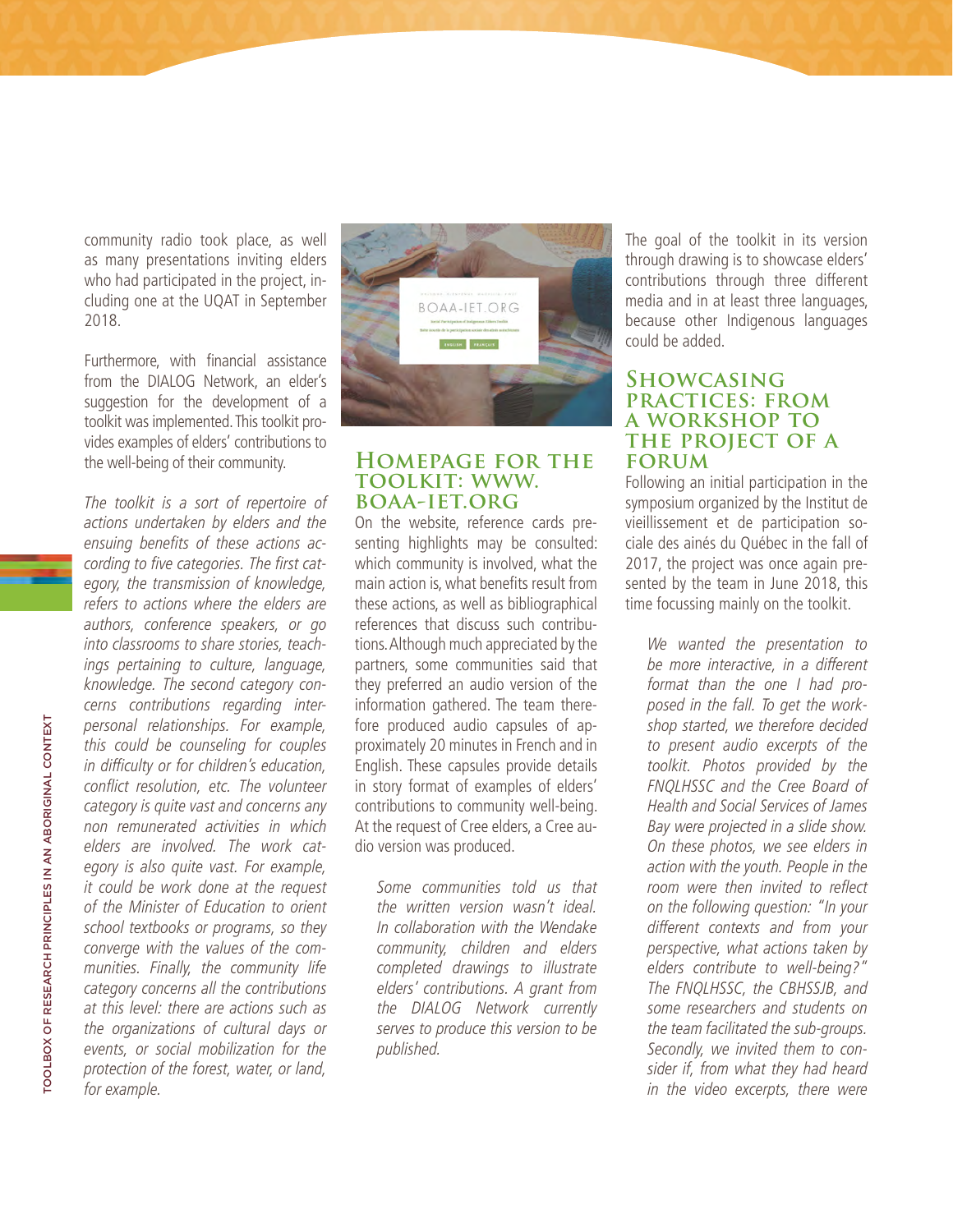any actions that inspired them to respond to the challenges in their communities. This was also for the participants to reflect more globally on obstacles to be considered and winning strategies for intergenerational solidarities.

The two-hour workshop was a huge success. The general conclusion of the workshop and that emerged from the ensuing plenary session was that this type of collective reflection concerning the contribution of elders to well-being was also relevant and inspiring for non-Indigenous communities.

People said that there is definitely a deficit of intergenerational solidarity in communities. And that to approach the question from the perspective of elders' contribution was very fertile ground to discuss collective well-being. Many people said that the ideas presented in the excerpts from the toolkit would be engaged to initiate reflection in their respective work circles.

**These conclusions were the object of an article in the periodical Vie et vieillissement, Fall 2018.**

An unexpected result through the realization of the activity was the proposal to hold a forum bringing together all the participants of the Indigenous communities of Québec.

A representative from the Secrétariat aux affaires autochtones (SAA) felt that the format would be worth repeating on a larger scale such as a provincial forum.

A few weeks later, a funding opportunity was launched. With the same team, joined by two Indigenous elders and a researcher in knowledge transfer, we presented a proposal for a competition posted by the Social Sciences and Humanities Research Council of Canada (SSHRC) to this effect. The funding mainly covered residency expenses for people coming to the communities. For this new process, we proceeded with the same exercise as at the beginning of the research project. The communities were contacted again with a formal proposal and invited to articulate their ideas to enhance the content of the proposal. This time, the answers led to adjustments in both substance and form. It was interesting to build on this request as a group!

Approximately 60 participants from eight nations met in Montréal. Even though, at the start, the research team thought that it would be easier to hold an event further north, after consultation with representatives from different Indigenous nations, Montréal was chosen as a gathering place for the forum. This forum was a space for reflection on how to encourage transmission of knowledge through intergenerational solidarities, as well as research perspectives to be prioritized within the perspective of enhancing the

transmission of Indigenous knowledge through intergenerational solidarities. It goes without saying that this forum was made possible thanks to many collaborators including Matthieu Fannière, Jimmy Fireman, Naomi Georges, Raymond Gros-Louis, Irene House Bearskin, Matthieu-Joffre Lainé, Julie Martel, Gaëlle Mollen, Nicole O'Bomsawin, Angela Phenix, Audrey Pinsonneault, and Sarah Vassigh.

How should the utilization of Indigenous knowledge transferred orally be considered when research is conducted and in the development of strategies for the involvement of elders? This is one example of a question that was discussed during the forum. Enter into dialogue about the aspects of the transmission of non written knowledge, also reflect on research epistemology. These are other aspects that were discussed. A position statement was developed based on key elements that emerged in the discussions at this intergenerational forum held on February 6 and 7, 2019. It was submitted to the SSHRC and discussed at the national gathering in Ottawa, by an elder and an Indigenous youth, as well as Chantal.